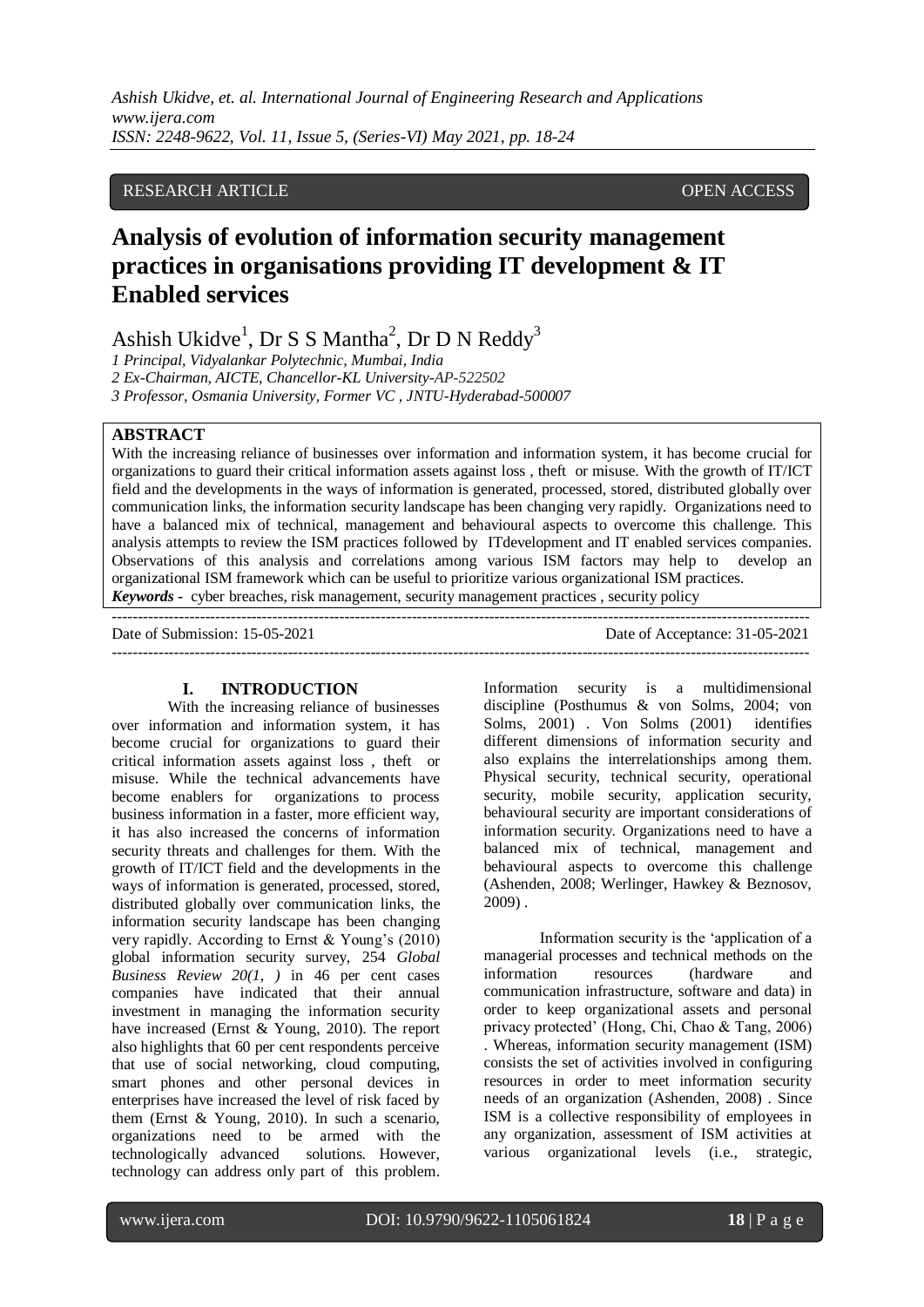executive and operational) becomes essential (Ma, Schmidth & Pearson, 2009).

The evolution of ISM discipline, as discussed by von Solms (2000, 2006) , can be considered to have come about in four phases. In the first phase , the "technical phase", various tools and techniques were applied to handle various information security issues in the organization (where the build-in security features, such as userid, passwords, and access control lists were prevalent - the mainframe era). With the advancements of distributed computing World Wide Web and Internet, organizational boundaries started blurring. This led the evolution of the "management phase", where information security got the attention of the board and senior management (von Solms, 2000) . During this phase organizations started focusing on various management aspects of information security, such as policy (Bulgurcu, Cavusoglu & Benbasat, 2010; Hong et al., 2006) , training programmes (Furnell, Gennatou & Dowland, 2002; Knapp, Marshall, Rainer & Morrow, 2006), top-management support and involvement (Kankanhalli, Teo, Tan & Wei, 2003) among others. Once this has started becoming the standard practice across organizations, third phase, the "institutional phase" emerged. In the third phase, the focus was more on standardization of the best practices of information security. International standards and certifications (e.g., BS 7799 and ISO/IEC 17799) were developed, and the attention was to build an information security culture (Knapp et al., 2006; Thomson, von Solms & Louw, 2006) in organizations. Followed by this, the "governance phase" evolved which emphasized that the organizational ISM is responsibility of corporate governance. The building blocks of the governance phase include information security objectives and strategies, organizational structure, commitment of board and top management, risk management, resource management, regulatory and compliance enforcement (Moulton & Coles, 2003; von Solms,  $2006$ ).

Over a period, with the development of ISM discipline, many frameworks for organizational ISM have been strucutred (e.g., Eloff & Eloff, 2005; ISO/IEC 27002:2005, 2005; Ma et al., 2009; Musa, 2010;

Perks & Beveridge, 2003; Posthumus & von Solms, 2004) . Singh, Gupta and Ojha (2014) have summarized some of these frameworks along with their key identified factors. Some of these factors are external in nature, such as changing security threats, risks, legal/regulatory environment, standards and market situations, whereas business issues, project outsourcing, IT infrastructure, organizational policies and objectives constitute the internal factors (Alexandrova, 2015; Posthumus & von Solms, 2004) .

On similar lines, Werlinger et al. (2009) have categorized various organizational ISM challenges into human, technical and organizational factors. von Solms (2006) discussed various strategic, executive and operational factors building an information security governance model for organizations.

For implementing a robust ISM system , organizations need a balanced mix of these three factors

according to the dynamic business requirements (Kayworth & Whitten, 2010) . Researchers have tried to examine organizational ISM practices in varying contexts. For example, Hong et al. (2006) studied the organizational ISM practices in the context of Taiwan; and Musa (2010) identified various organizational information security governance practices of Saudi organizations.

| Authors        | Perspective                 | Method adopted             | Main Findings               |
|----------------|-----------------------------|----------------------------|-----------------------------|
| Doughty (2003) | Information Security in a   | Gap Analysis               | Implementation of an        |
|                | Medium size organization    |                            | enterprise security         |
|                |                             |                            | framework is must           |
| Khalfan (2004) | IT outsourcing projects of  | Questionnaire survey and   | Information security risk   |
|                | public and private sector   | semi-structured interviews | outdo other project         |
|                | organizations in Kuwait     |                            | outsourcing concern like    |
|                |                             |                            | loss of control             |
| Zakarta (2004) | <b>Information Security</b> | Questionnaire survey and   | Research design on security |
|                | culture challenges in a     | semi-structured            | $culture - identifying$     |
|                | public sector organization  | interviews, and reviews of | employees' InfoSec          |
|                | in Malaysia                 | InfoSec documents          | behavior                    |
| Nikhoma (2008) | Fin Sector case study -     | Questionnaire, Interviews  | Sec concerns of general     |
|                | Large Bank                  |                            | management have different   |
|                |                             |                            |                             |

**Table - 1** below presents some of the organizational ISM case studies carried out by researchers in varied contexts -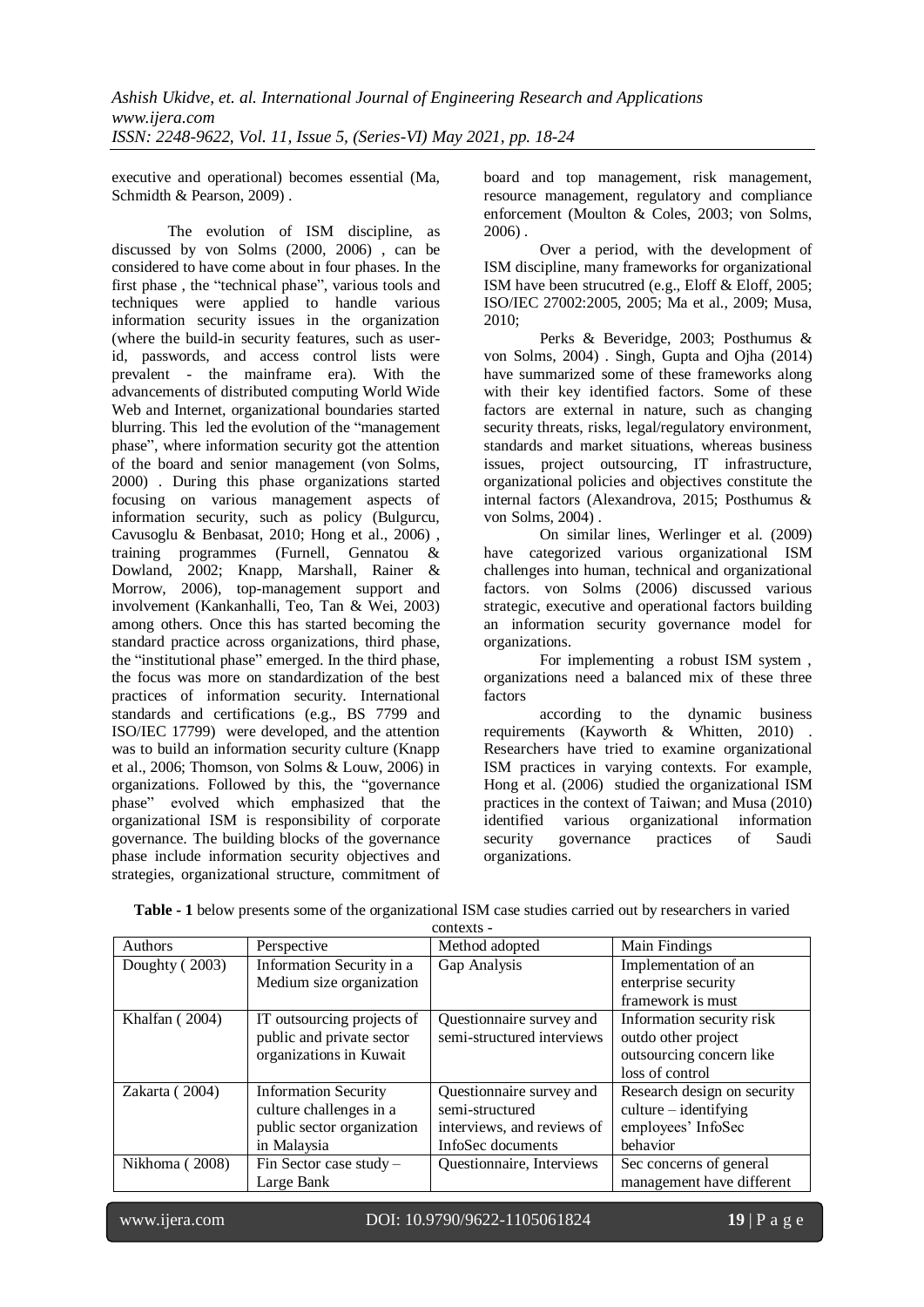*Ashish Ukidve, et. al. International Journal of Engineering Research and Applications www.ijera.com*

|                                 |                                                            |                                      | perspective from network<br>security personnel                                                                 |
|---------------------------------|------------------------------------------------------------|--------------------------------------|----------------------------------------------------------------------------------------------------------------|
| Harnesk (2011)                  | Analyzing security<br>behavior in public<br>nursing centre | <b>Interviews</b>                    | Discipline and agility play<br>vital role in security<br>behavior                                              |
| Picot, Kranz (<br>2013)         | ISM practices of Indian<br>and German organizations        | Semi Structured<br><b>Interviews</b> | Ind.type, Org Size, culture<br>and regulatory compliance<br>are key determinants of ISM                        |
| Parsons.<br>McCormac (<br>2014) | Infosec vulnerabilities in<br>3 Australian govt orgn       | Web based Q-nnaire                   | Key InfoSec awareness<br>concerns include wireless<br>security, social media and<br>reporting of sec incidents |
| Pedron $(2016)$                 | Distractions in Security<br>culture after merger           | Semi Structured<br><b>Interviews</b> | Effective communication<br>and defining clear group<br>boundaries are paramount<br>for ISM                     |

*ISSN: 2248-9622, Vol. 11, Issue 5, (Series-VI) May 2021, pp. 18-24*

**Source:** Prepared by the authors.

# **II. METHODOLOGY**

This study examines the ISM practices of IT—services and development organizations in India using interpretive case study approach. Following the qualitative research route, semi structured interviews were conducted to investigate the ISM practices of the companies. To capture multiple viewpoints, interview respondents were selected across the hierarchy in organizations, based on purposive sampling technique. Interviews were conducted, one-to-one in the real-life setting of the respondents. For the interview purpose, a semistructured questionnaire template was used. The template consists of ISM factors - Top Management Support , Information Security Requirements, , Information Security Policy, Information Security Awareness, Information Security Training, ISM Best Practices , Information Security Culture, Information Security Audit, , Asset Management, Information Security Incident Management, ISM Effectiveness and Information Security Regulations Compliance.

Total 10 interviews were conducted, five from each case organizations and transcripts were prepared for analyzing further. Profiles of the respondents are given in Table below -

|             | Description of services provided by      | Profile of respondent              | Experience |
|-------------|------------------------------------------|------------------------------------|------------|
|             | company and customer profile             |                                    | (in years) |
| $Case I -$  | IT consulting, web design and            | <b>Managing Director</b>           | 20         |
| Software    | development, mobile applications develop | Project coordinator                | $10+$      |
| development | ment, robotics and Internet marketing.   | Team lead—.(dot) Net               | $6+$       |
| company     | Caters clients from a wide range         | Technical associate                | 5          |
|             | of industries including aerospace,       | Network Engineer                   | $3+$       |
| Employee    | automotive, consumer goods, food, metal  |                                    |            |
| base $-60$  | fabrication, medical, pharmaceutical and |                                    |            |
|             | solar panel, among others.               |                                    |            |
|             |                                          |                                    |            |
|             |                                          |                                    |            |
| Case $II -$ | Designs, develops, implements            | Chief Information Security Officer | 23         |
| IT enables  | and maintains IT systems, products and   | (CISO) and General Manager         |            |
| service     | services of one of the major government  | General manager-IT networks        | 25         |
| provider    | institutions in India.                   | Sr Enginieer - IT Networks         | 15         |
| company     | IT solutions, manage overall             | Sr Softqare Engineer - Infra $&$   | 7          |
|             | infor-mation system and give IT          | Security                           |            |
| Employee    | consulting services to its parent        | IT Engineer                        | 5          |
| base $-750$ | organization.                            |                                    |            |

Table 2. Profile of organisations & interviewed respondents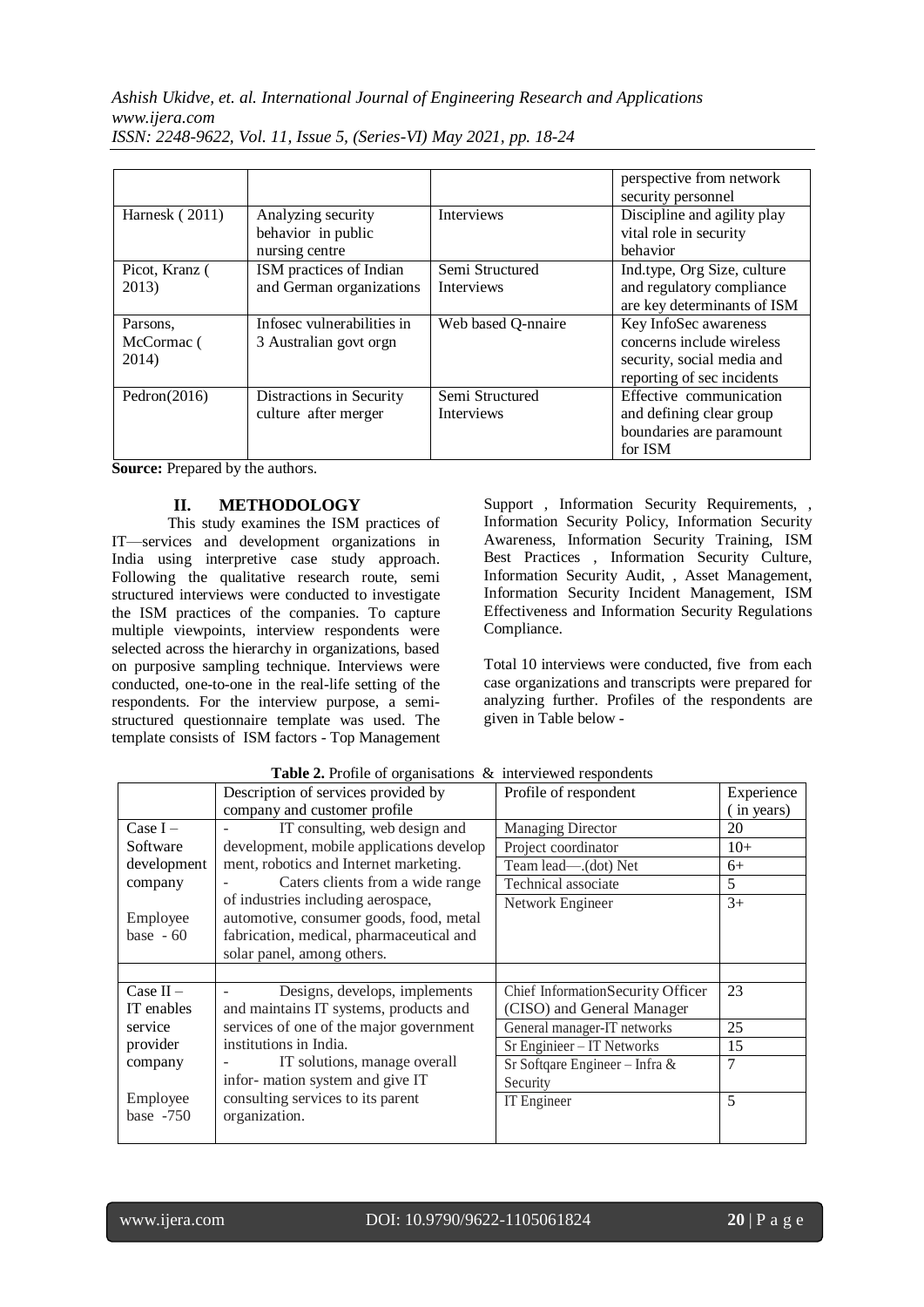The study adopts a two-step methodology for data analysis and presentation. Initially, the observations derived from interviews are presented using descriptive analysis methodology. Creswell (1994) illustrates the descriptive research methodology as, 'it is to gather information about the present condition of a case to describe its situation, and to investigate the cause/s of particular phenomena'. The interview responses were assessed in respect to general and distinctive phenomena that reflect upon points of interest to fulfil the objectives of the study (Babbie, 2004) . That results in a descriptive review of current practices of organizational ISM of the cases under study.

For the next process, SAP-LAP method of inquiry (Sushil, 2000, 2001) was used to systematically analyse the cases based on various Situations, involved Actors and various Processes for organizational ISM functions. The interaction of SAP leads to various LAP activities. Based on the Learning derived from this interplay, various Actions are identified. That leads to the improved Performance of situations, actors and processes (Sushil, 2001) . The analysis brings additional insights and is helpful in identifying the key areas of improvements (Husain, Sushil & Pathak, 2002; Kak, 2004; Singh et al., 2013; Thakkar, Kanda & Deshmukh, 2008).

| Domain of                                   | <b>Org</b>           | <b>Observations</b>                                                                                                                                                                                                                                                                                                                                                                                                                                                                                           |
|---------------------------------------------|----------------------|---------------------------------------------------------------------------------------------------------------------------------------------------------------------------------------------------------------------------------------------------------------------------------------------------------------------------------------------------------------------------------------------------------------------------------------------------------------------------------------------------------------|
| observation                                 |                      |                                                                                                                                                                                                                                                                                                                                                                                                                                                                                                               |
| <b>Information Security</b><br>Requirements | $\mathbf I$<br>$\Pi$ | Any information security breach incident<br>Affects the productivity<br>Result into serious outcomes, such as financial losses, loss of<br>productivity, delayed projects, loss of intellectual property, losing clients and,<br>above all, loss of reputation.<br>The top management and software developers acknowledge that<br>information security is the critical aspect for business continuity of the<br>organization.<br>- Information security is essential since customers of the are citizens, any |
|                                             |                      | deviation in data/information and information system will result in large<br>public outcry.                                                                                                                                                                                                                                                                                                                                                                                                                   |
| Top Management<br>Support                   | I                    | Although, awareness is there about the importance of information<br>security for the organization, a consistent support for the same is missing<br>Budget constraints for ISM<br>reluctant approach of the senior management towards this issue.<br>There is no information security officer or any similar authority in<br>the company.<br>ISM activities of the organization are managed by the network team.<br>This leads to lack of co-ordination and control.                                           |
|                                             | $\mathbf{I}$         | CISO has been appointed in the organization due to which<br>information security has got attention<br>Two team members are responsible to manage various ISM functions<br>of the organization.<br>Senior management has realized the importance of information<br>security and is willing to support its various functions<br>Lack of skilled manpower and funds to support various ISM<br>functions in the organization.                                                                                     |
| <b>Information Security</b><br>Policy       | $\bf{I}$             | There is no documented information security policy<br>÷,<br>The information security roles and responsibilities of employees are<br>not defined.<br>There is no classification of accountabilities for various information<br>security-related functions in the organization.<br>Employees take actions on their own In an ad-hoc manner, to manage<br>information security related to their work.                                                                                                            |

**III. MAJOR OBSERVATIONS**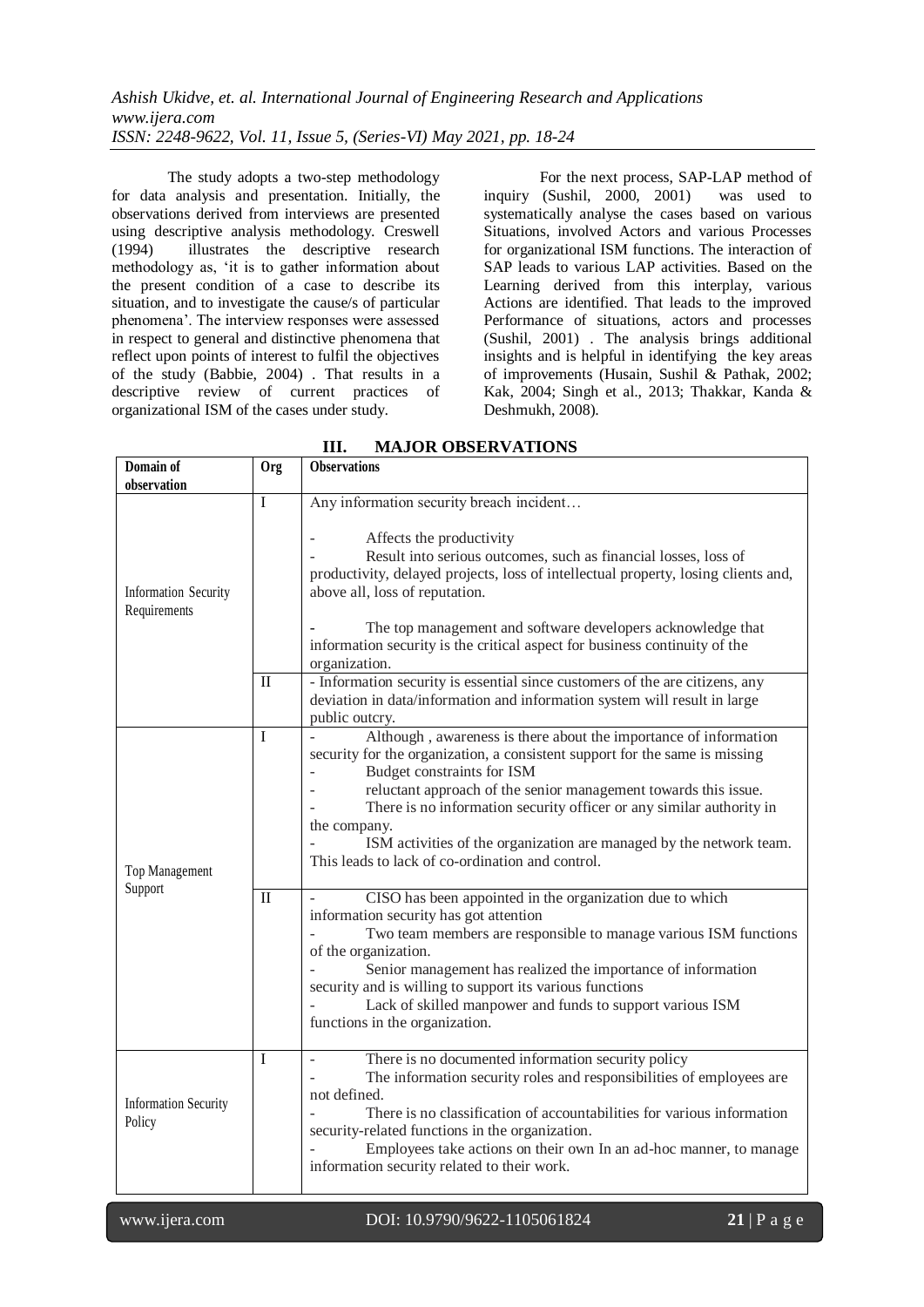*Ashish Ukidve, et. al. International Journal of Engineering Research and Applications www.ijera.com*

|                                         | П            | The organization has officially released a comprehensive information<br>security policy which covers roles and responsibilities of employees, vendors<br>and third-party contractors.                                                                       |
|-----------------------------------------|--------------|-------------------------------------------------------------------------------------------------------------------------------------------------------------------------------------------------------------------------------------------------------------|
|                                         |              | There is a clause in policy to review it annually                                                                                                                                                                                                           |
|                                         | L            | There is no formal information security training programmes for<br>employees neither at the time of joining the company nor later.                                                                                                                          |
|                                         | $\mathbf{I}$ | There are various internal as well as external information security                                                                                                                                                                                         |
| <b>Information Security</b><br>Training |              | training programmes for employees such as 'general awareness training' for<br>every employee, and 'specific area related training' specific to domain<br>Every group has a representative that coordinates information<br>security activities of the group. |
|                                         | -1           | Employees very less aware about various information security threats<br>and counter measures                                                                                                                                                                |
|                                         |              | No communication on information security roles and responsibilities                                                                                                                                                                                         |
|                                         |              | of employees.<br>General lack of awareness about penalties or legal consequences of                                                                                                                                                                         |
|                                         |              | any information security breach incident.                                                                                                                                                                                                                   |
|                                         |              | There is no advisor to consult/discuss ISM concerns and issues in the<br>organization.                                                                                                                                                                      |
| <b>Information Security</b>             |              |                                                                                                                                                                                                                                                             |
| Awareness                               | $\mathbf{I}$ | Efforts were taken to communicate possible risks, threats and<br>countermeasures to employees through various training programmes<br>conducted internally as well as outside the organization.                                                              |
|                                         |              | Organization's information security policy and guidelines are                                                                                                                                                                                               |
|                                         |              | published on the Intranet and employees<br>Employees can raise and discuss ISM-related issues/concerns over                                                                                                                                                 |
|                                         |              | internal mail system.<br>Every employee has to sign a compliance declaration for                                                                                                                                                                            |
|                                         |              | organization's information security policy.                                                                                                                                                                                                                 |
|                                         |              | CERT-In acts as a government appointed advisor for various ISM<br>activities and functions of the organization                                                                                                                                              |
|                                         | Ι            | A lacks in terms of creating a culture of ISM in day-to-day activities<br>of employees. In general, employees do not see information security as a part                                                                                                     |
| <b>Information Security</b>             |              | of their job<br>e, ISM practices, such as changing passwords at regular basis, not to<br>share passwords, take regular backups of critical data, are not been followed                                                                                      |
| Culture                                 |              | by employees and are mostly seen as a burden. There                                                                                                                                                                                                         |
|                                         | П            | With the help of regularly conducted information security training<br>and awareness programmes, Case B has an information security culture                                                                                                                  |
|                                         |              | There are further plans to start a forum where employees can                                                                                                                                                                                                |
|                                         |              | exchange their ideas and share their concerns with senior officials regarding<br>ISM.                                                                                                                                                                       |
|                                         | L            | Organization does not conduct any inter- nal or external information                                                                                                                                                                                        |
|                                         |              | security audits. Network team has the responsibility to monitor the log records                                                                                                                                                                             |
| <b>Information Security</b><br>Audit    |              | of the servers and take necessary action in case of any deviations.<br>Organization does not have any information security certification                                                                                                                    |
|                                         | $\rm _{II}$  | Case B has conducted an internal information security audit after                                                                                                                                                                                           |
|                                         |              | defining the information security policy of the organization. Based on<br>prescribed guidelines, this is for the first time that the CISO along with his                                                                                                    |
|                                         |              | team has conducted internal audits                                                                                                                                                                                                                          |
|                                         |              | Organization also conducts external information secu-rity audits by<br>Standardization Testing and Quality Certification (STQC) or any such CERT-                                                                                                           |
|                                         |              | In impanelled agency. These audits are generally network audits or                                                                                                                                                                                          |
|                                         |              | application-specific audits. Based on the sensitivity of the applications and<br>systems, different groups are mandated to maintain and monitor logs.                                                                                                       |
|                                         |              |                                                                                                                                                                                                                                                             |

*ISSN: 2248-9622, Vol. 11, Issue 5, (Series-VI) May 2021, pp. 18-24*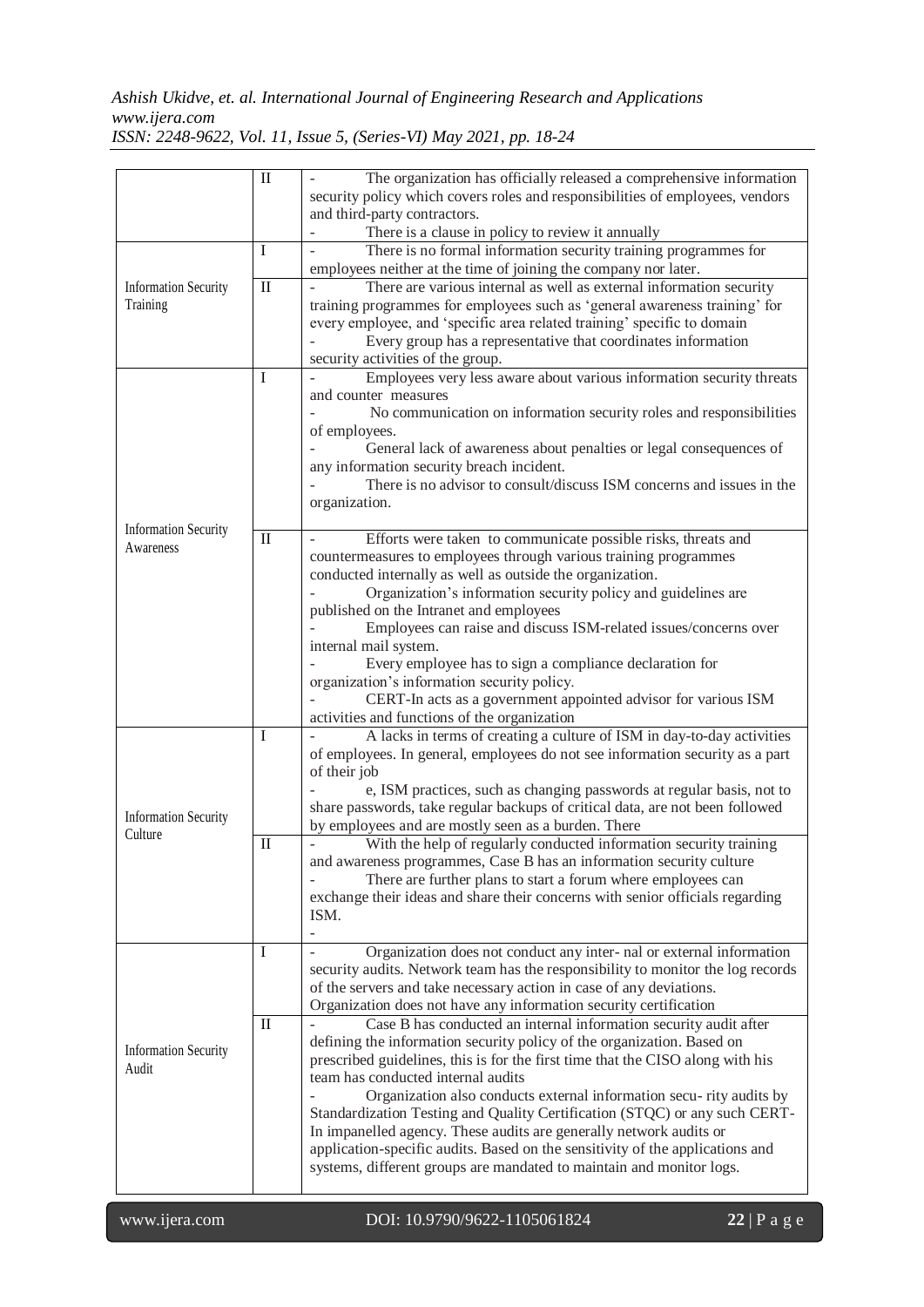### *Ashish Ukidve, et. al. International Journal of Engineering Research and Applications www.ijera.com ISSN: 2248-9622, Vol. 11, Issue 5, (Series-VI) May 2021, pp. 18-24*

| <b>Information Security</b><br>Management Best<br>Practices | I                | There is no clear plan for identifying and managing risks to various<br>business operations of the organization.<br>ISM practices of Case A are ad-hoc and reactive in nature.<br>Assets are not clas- sified based on risk or criticality. PCs and laptops<br>are generally used on shared basis, so it is hard to fix the accountability.                                                                                                                                                                                                                                                          |
|-------------------------------------------------------------|------------------|------------------------------------------------------------------------------------------------------------------------------------------------------------------------------------------------------------------------------------------------------------------------------------------------------------------------------------------------------------------------------------------------------------------------------------------------------------------------------------------------------------------------------------------------------------------------------------------------------|
|                                                             | $\mathbf{I}$     | Organization follows layered security architecture, such as logged<br>routers, Intrusion Prevention System (IPS), Intrusion Detection System (IDS),<br>layered firewalls, militarized zones, demilitarized zones, antimalware checks,<br>proxy checks and antivirus system to protect its network<br>follows a mechanism to categorize information infrastructure of the<br>organization from 'highly critical' to 'not so critical                                                                                                                                                                  |
| <b>Information Security</b><br><b>Incident Management</b>   | $\mathbf I$      | No defined information security incident management plan.<br>Organization follows a reactive approach towards information secu-<br>rity incident management                                                                                                                                                                                                                                                                                                                                                                                                                                          |
|                                                             | $\mathbf{I}$     | Has an information security incident management plan defined and<br>documented in the organiza-tion's information security policy document                                                                                                                                                                                                                                                                                                                                                                                                                                                           |
| <b>Information Security</b><br>Regulations<br>Compliance    | Ι<br>$_{\rm II}$ | Uses licensed software, downloading freeware software from the<br>Internet is allowed and it is commonly practiced by employees. There is no<br>mechanism to check the use of unauthorized software on company systems.<br>Organization does not has any ISM certification (like ISO/IEC 27001 etc.)<br>All the employees have access to all sorts of data. Even software<br>developers take the project data and codes with them in their personal devices<br>to home; there is no check or restriction on that.<br>Has full compliance to its policy related to the 'use of licensed<br>software', |
|                                                             |                  | Organization is planning to get an ISO/IEC 27001 ISM certification<br>for its data centre.<br>For the private, internal and sensitive data, organization uses various<br>access control mechanisms, such as digital signatures and two factor<br>authentication.                                                                                                                                                                                                                                                                                                                                     |
| <b>Information Security</b><br>Management<br>Effectiveness  | $\mathbf I$      | In absence of any information security policy or guidelines, there are<br>no defined processes or systems for ISM in the organization<br>In some cases, such incidents have delayed project delivery that<br>resulted into adverse outcomes in terms of financial losses, loss of business<br>and even losing clients.                                                                                                                                                                                                                                                                               |
|                                                             | $_{\rm II}$      | The senior management finds the ISM practices of Case B effective,<br>as they have not faced any serious security incident yet, except few minor<br>defacement and Distributed Denial of Service (DDoS) attack cases.<br>Organization has information security policy and guidelines in place;<br>however, there is low level of compliance.                                                                                                                                                                                                                                                         |

# **IV. CONCLUSIONS**

This study adopts a qualitative research approach to review the ISM practices of IT development and services companies. Findings of this study can be useful for organizations with similar nature of work or functions. Further, similar studies can be conducted for organizations from across different industries/ sectors. It would be interesting to see the influence of *organization size and industry type* on the varying nature of information security practices.

Correlations among various ISM factors can be identified to explore their causal relationships among each other. This may help to develop an organizational ISM framework which can be useful to prioritize various organizational ISM practices.

#### **REFERENCES**

[1]. Alexandrova, M. (2015). Risk factors in IT